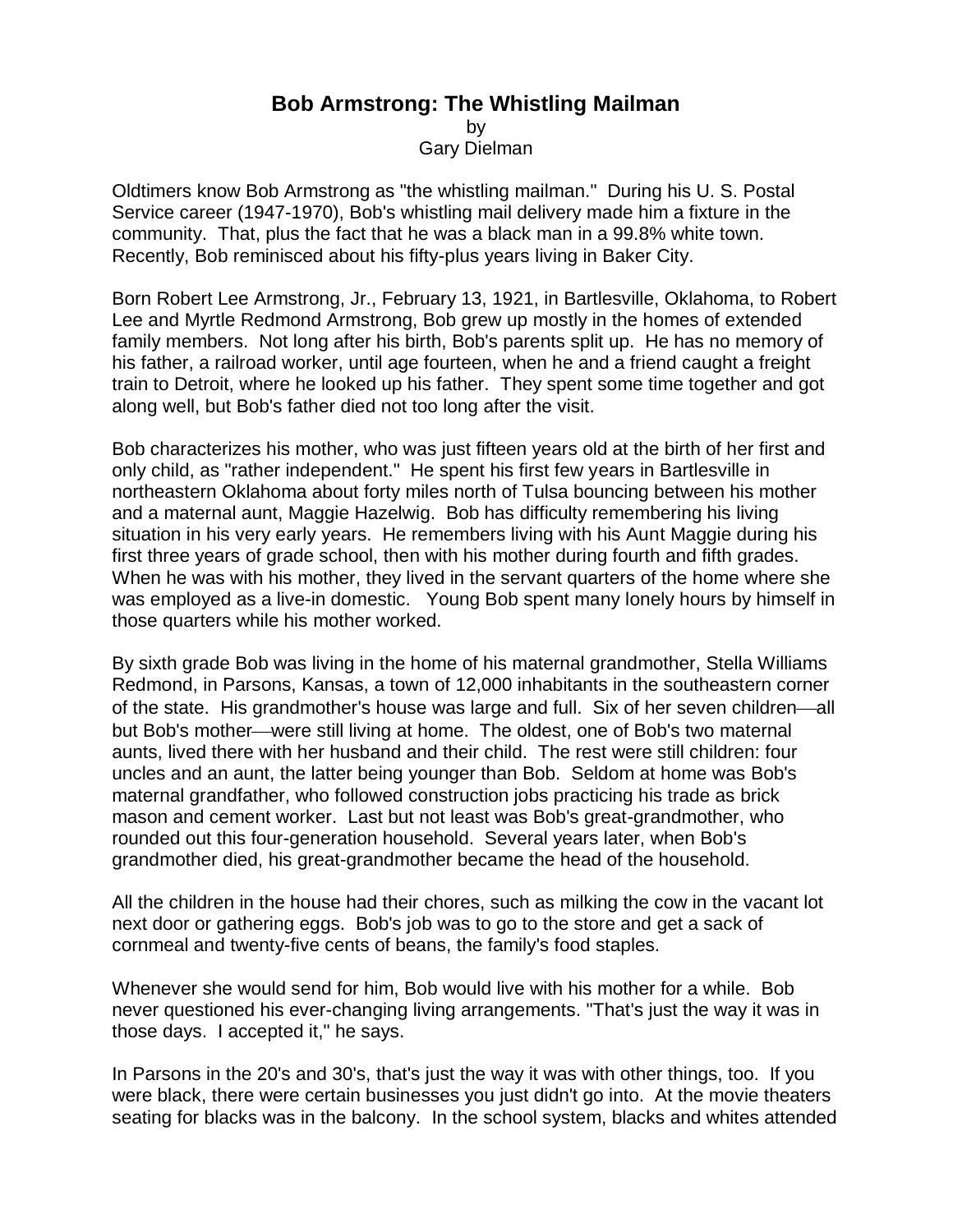different schools from kindergarten through eighth grade. But grades nine through fourteen--the town had a junior college--were integrated. Integration of the grade schools was just entering the talking stages by the time Bob left Parsons in the early 40's.

Bob developed a healthy work ethic early in life. In junior high school he worked in the National Youth Association (NYA) program for needy children doing janitor work at East Parsons High School. At age fifteen he worked collecting trash on Saturdays.

After graduating from the ninth grade, Bob quit school for financial reasons and joined the Civilian Conservation Corps (CCC), lying about his age to get in. For the better part of two years he worked on projects in Kansas such as planting trees, rip-rapping stream banks, and building dirt dams for agricultural water storage. Part of his time in the CCC was spent at Fort Riley, Kansas, fifty miles west of Topeka, where Bob got a taste of Army life. Among other units based at Fort Riley was the all-black Ninth Cavalry. Likewise, the CCC crews were also segregated, except for the white officers in command positions. His experiences at Fort Riley led him during the Second World War to enlist in the Navy rather than the Army, because, he says, "I'd at least have a bed to sleep in at night, rather than a tent or a foxhole."

Perhaps the most significant lesson Bob took away from his experience in the CCC was a desire to continue his education. With the country fully in the grip of depression in the early 30's, many of the CCC enlistees were out-of-work older men who knew the value of an education. As mentors to Bob, they urged him to go back to school and get as much education as possible. So, after a couple of years Bob was back at Parsons enrolled in tenth grade.

Besides being a good student academically, Bob participated in varsity sports, playing guard in basketball and end in football. Although classes were integrated, sports were segregated into white and black programs. Blacks played other black teams at separate black gyms and football fields. About his athletic ability Bob says modestly, "I wasn't the first or last to be picked. I didn't have to be the star. I just strove to be a worthy opponent."

During his senior year of high school, Bob worked for a white woman, Miss Myra Edwards, doing house and yard work. Miss Edwards, knowing Bob's graduation was coming up, bought him a suit to wear at commencement. But he ended up not attending the graduation ceremony, the story of which is one example of racial discrimination in his home town and Bob's reaction to it.

As mentioned already, East Side High School in Parsons, Kansas, had integrated its classes but not its sports. Its commencement exercises were a similar mixture of integration and segregation. The tradition was to have a joint commencement for whites and blacks at the same ceremony. But when the diplomas were handed out, the white students always went first. During the spring of Bob's senior year, some people lobbied the administration to hand out diplomas alphabetically without regard to race. Bob remembers the principal announcing shortly before commencement that the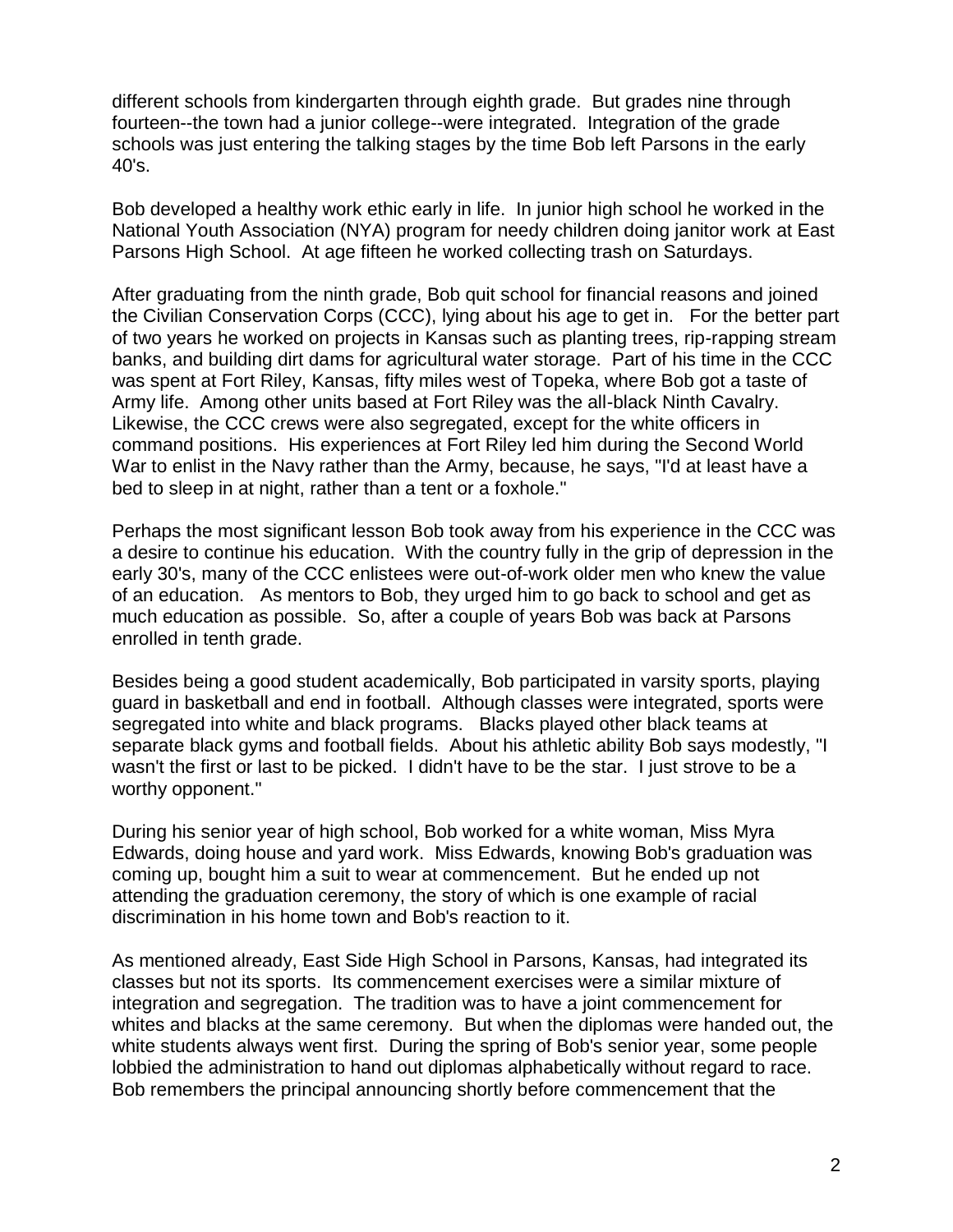traditional practice would continue; however, those not wanting to participate could pick up their diplomas at the school office before the ceremony.

Feeling the practice of handing out diplomas to whites first and then blacks was not right, Bob decided not to attend the ceremony. When he explained to the woman who had given him the suit that he would not be wearing it to commencement, she supported his decision.

In the fall of 1941 at Bob's mother's request, Bob migrated to the Northwest to live with his mother and step-father, John Ray. Myrtle and John lived on the outskirts of Yakima, Washington, in a house in the front of which they ran a small café selling fried chicken dinners mainly to clientele of a nearby nightspot named Marie's Barn.

In January 1942 the family packed up all the possessions they could carry in their pickup and headed for greener pastures in Pocatello, Idaho. Winter driving conditions caused them to stop overnight in Baker City. But two local citizens Bob's step-father met on Main Street turned Baker City into an end point rather than a stopover: Tom Speros and Henry Tebeau. Speros, owner of the Trail In Café and the Pythian Castle, offered John a job. Speros also owned a shoeshine parlor at 1931 Main Street between Connie Crabb's Smoke Shop on the south and Radabaugh's Barber Shop and Miller's Lunch on the north. The man working in the shoeshine parlor—Bob believes his name was Fred Williams—was elderly and in ill health. Speros needed someone to help him out. Tebeau, a black man born and raised in Baker County and uncle to Claude Hines, Baker City's outstanding high school athlete from the 1920's, stepped forward and offered the family temporary housing in his home.

John accepted both offers. Right away he began working in the shoeshine business, which, after Williams' death, he bought from Speros. John and Myrtle soon rented a place at 1769 Valley and later purchased their own house at 2030 Resort. Myrtle worked as full-time domestic help in the home of George P. and Louise Lilley and later in the A. C. Lighthall home. Both employers were in the lumber business. G. P. Lilley owned Baker Lumber Co. and Lighthall was president of Oregon Lumber Co. Myrtle ended her working career cooking at St. Elizabeth Hospital, beginning when it was still in the stone building on Fourth Street. John operated his shoeshine parlor until his death on December 8, 1970. Myrtle outlived her husband twenty-five years dying in Baker City on August 17, 1995. They are buried beside each other in Mt. Hope Cemetery.

Bob turned twenty-one years old just after the family arrived in Baker City. With the recent bombing of Pearl Harbor and America's declaration of war on both Japan and Germany, Bob felt it was just a matter of time until the draft caught up with him. Having acquired an aversion to Army life when in the CCC at Fort Riley, Bob took the initiative and enlisted in the Navy in June 1942. After training as signalman and quartermaster at Great Lakes Naval Station near Chicago, Bob served on a coastal minesweeper patrolling the Boston Harbor area. Later he was transferred to a fleet minesweeper patrolling from Boston all the way to the North Atlantic off Nova Scotia. In 1944 Bob was transferred to the South Pacific theater where he served on the fresh and frozen foods supply ship U. S. S. Arctic AF-7.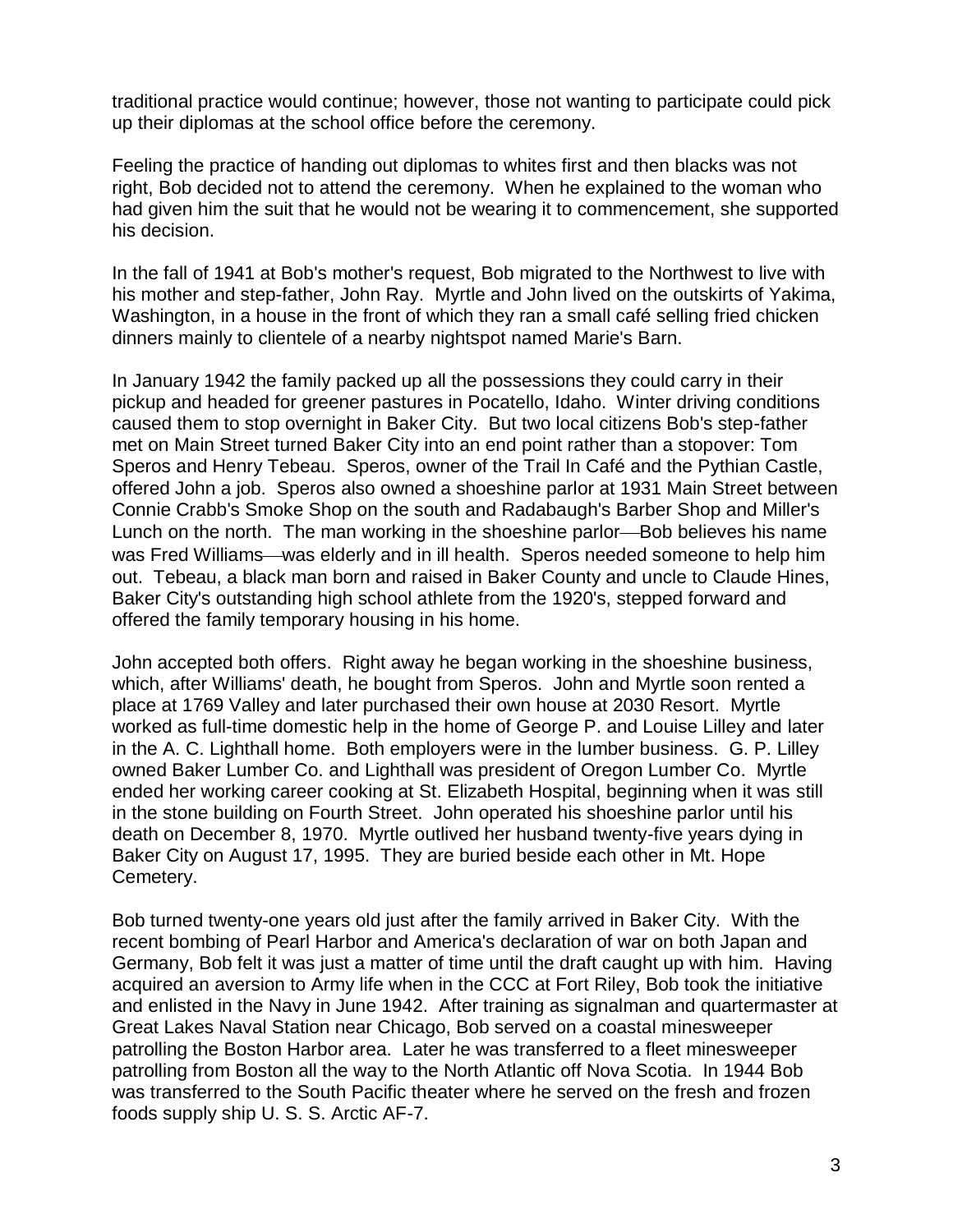Integration of the U. S. military took place gradually during WW II. Although Bob trained with an all-black recruit unit, there was no mandatory segregation on the ships Bob served on, although in the mess hall and sleeping quarters blacks and whites typically segregated themselves. Although Bob personally experienced no racial problems in the Navy, he decided against a Navy career, because he had no confidence the Navy would stick to integration during peace time. So, after almost four years of service, he was mustered out of the Navy in March 1946. But the Korean War was not far off.

Bob returned to Baker City, where his mother and step-father had been sinking roots. After working a short time at the lumber company of his mother's employer, G. P. Lilley, Bob was off to get a college education on the G. I. Bill at Portland University in the fall of 1946. He majored in liberal arts with the goal of possibly going into math or psychiatry. But, after a year of successful study, a different opportunity came knocking in the form of a job offer from the U. S. Postal Service.

After getting out of the Navy, Bob had taken the Postal Service qualifying exam at the suggestion of a black railway mail clerk from Portland, whom he had met through his step-father. Bob passed the exam, putting his name on the hiring list. On the application for employment, Bob had indicated he would serve anywhere, "except in the South for obvious reasons." The job offer, promising a U. S. government job with good pay and retirement benefits, was too tempting to pass up. So, in September 1947, instead of returning to college, Bob began his career as a mailman in Baker City.

The year 1947 was a turning point for Bob in another important area of his life. He married Lillian Agnus Sherman. He had met Lillian in Detroit in 1942 through the girlfriend of a Navy buddy while on leave after recruit training. Their first home was at 1837 East St. until 1964, when they moved into Bob's current home on 2<sup>nd</sup> St. Even though she came from a large city, Lillian liked living in a small town. She was active in the American Legion Auxiliary and worked many years with KBKR radio announcer Ken Holden on the yearly March of Dimes drive. Bob and Lillian had no children. Lillian died on January 14, 1970. She is buried in Mt. Hope Cemetery next to Bob's parents in a family plot bought years ago by his parents.

During those early years in Baker City, Bob was also active in the American Legion as well as in the Veterans of Foreign Wars. He played on the American Legion's baseball and basketball teams back when there were organized leagues. Bob would even like to play basketball today if there were a team of his age peers in town. But Bob's first love is tennis.

Bob's athletic skill on the tennis courts is common knowledge to many Bakerites. Just after arriving in Baker City in the early 40's Bob played tennis with Claude Hines, who was living and working at the YMCA at the southwest corner of First and Valley streets (now the VFW Building). In his middle years Bob played with friends Leo Palumbo and the late Orville Cary at a level that belied their chronological ages. And for years Bob taught tennis classes for the Baker Family YMCA. Now, just shy of his eightieth birthday, Bob is still playing recreational tennis, but usually with opponents a couple decades younger. He'd like to compete in tennis matches, but no one even close to his